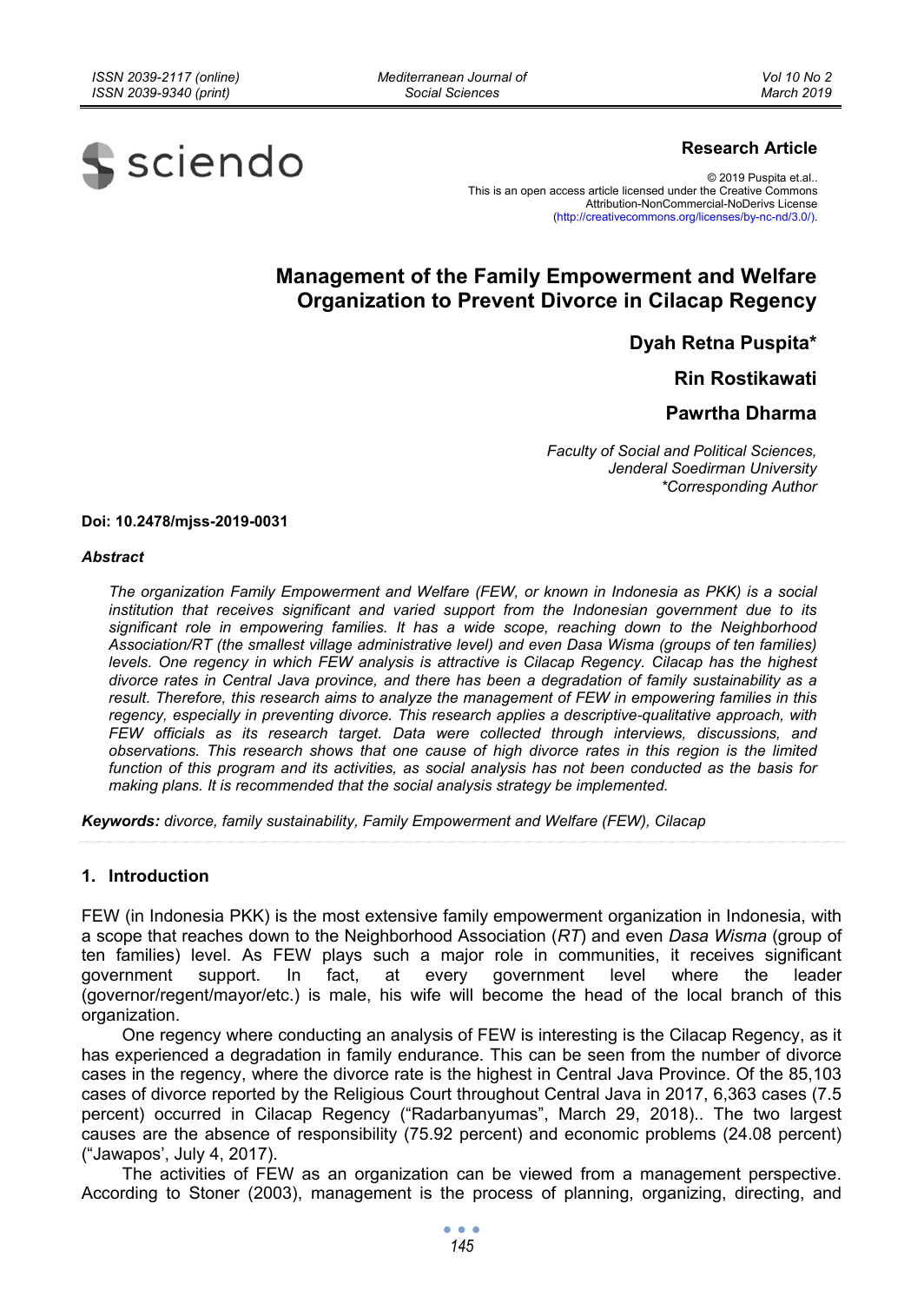controlling the efforts of an organization's members and the use of organizational resources to achieve the organization's predetermined goals. Similar to Stoner, Gie (as cited in Fathoni, 2006) states that management is the art and science of planning, organizing, directing, and controlling human resources to achieve predetermined objectives. Thus, the management process covers the planning, organizing, directing, and controlling stages of organizational activity. Using these stages, this article will examine how well the Cilacap Regency branch of FEW improves family endurance, especially in preventing divorce, within the context of the increasing number of divorce cases in Cilacap.

## **2. Research Method**

The research was conducted in Cilacap Regency using a qualitative descriptive approach. The research focuses on FEW officials in Cilacap Regency, especially those in *Pokja I* (Work Group I), who are in charge of family endurance issues. Data were collected through interviews, discussions, and observations. The validity of data was verified through triangulation, combining all data obtained from various data sources (Moleong, 1990). The data collected was then analyzed using qualitative analysis with an interactive analytical model (Miles, Huberman & Saldana, 2014), strengthened using a gender perspective.

## **3. Results and Discussion**

Formally, FEW is not part of the organization of regional officials (OPD) at the provincial level. However, OPD involvement is necessary, with members including the Public Health Office, Environmental Services Office, and Office of Small Enterprises and Cooperatives. This is due to the vast scope of FEW, which reaches down to the Neighborhood Association and even the *Dasa Wisma* level. Moreover, the scope of FEW's work is very broad and is defined under the "Ten Principle Programs of FEW": (1) Appreciation and Practice of Pancasila, (2) Mutual Cooperation, (3) Food, (4) Clothing, (5) House and Household Management, (6) Education and Skills, (7) Health, (8) Development of Cooperative Life, (9) Environmental Sustainability, and (10) Healthy Living.

These ten principles are implemented by four working groups (*pokja*), with *Pokja I* overseeing Programs 1 and 2 (Pancasila and Mutual Cooperation), *Pokja II* overseeing programs 6 and 8 (education and cooperatives), *Pokja III* overseeing programs 3, 4, and 5 (food, clothing, and housing), and *Pokja IV* overseeing programs 7, 9, 10 (health, environment, and healthy living). The following is a description of the process used by the FEW Mobilization Team (i.e., management) of Cilacap Regency from planning to controlling in 2016. As stated by Terry (Sukarna, 2011:3), "management is the accomplishing of a predetermined objectives through the efforts of other people".

## *3.1 Planning*

According to Stoner (2003), planning shows that managers/leaders think about their goals and activities before implementing them. Activities are usually based on particular methods, plans, or strategies, rather than simple guesses. According to Terry (Sukarna, 2011:10), "Planning is the selecting and relating of facts and the making and using of assumptions regarding the future in the visualization and formulation to proposed of proposed activation believed necesarry to accieve desired result". While Fathoni (2006: 29) mentions that planning means preparation or determination in advance. It is about what will be done in the future, within a certain time limit, to achieve specific results. Schermerhorn (1997) argues that planning sets the groundwork for further stages of management: organizing (organizing and managing the source of production to achieve essential tasks); leading (directing human resources and efforts to ensure completion of the task); and controlling (monitoring the accomplishment of tasks and taking necessary corrective actions).

Furthermore, planning is the most basic thing done by a manager to determine what must be completed before doing something. The management thinks about what all employees or workers—the executors—will do. A detailed planning process further formulates the "what," "when,"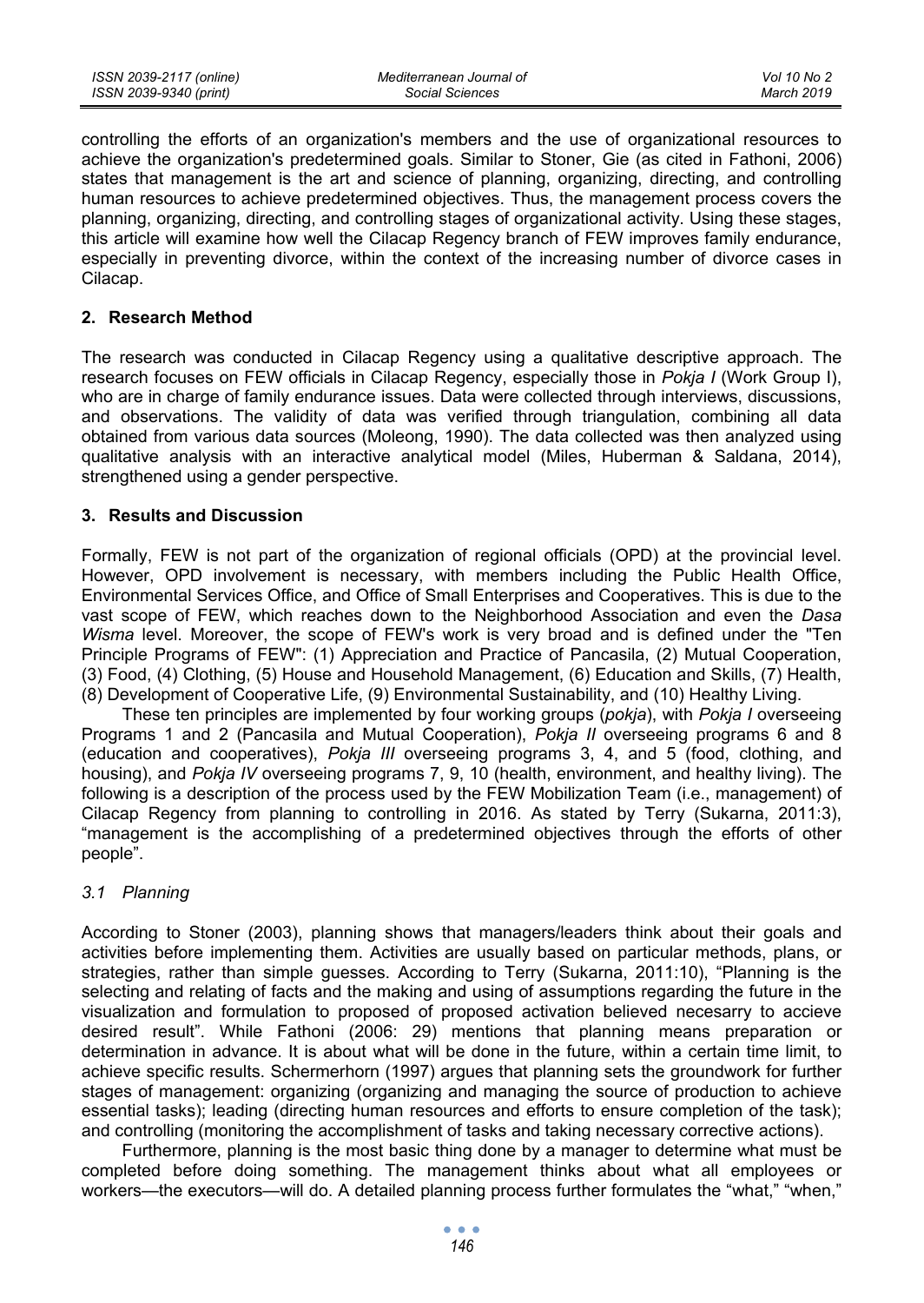| ISSN 2039-2117 (online) | Mediterranean Journal of | Vol 10 No 2 |
|-------------------------|--------------------------|-------------|
| ISSN 2039-9340 (print)  | Social Sciences          | March 2019  |

and "how" of a program. This process requires a manager's skill to look ahead.

Planning activities are basically done through four stages: (1) establishing or setting goals, (2) formulating the current state, (3) identifying all conveniences and constraints, and (4) developing a plan or series of activities for achieving goals (Handoko, 1999). The process of preparing the annual work plan for the FEW organization in Cilacap Regency begins some months (usually November) before the beginning of the New Year, in the lead-up to the Development Planning Meeting held by the Regional Planning Agency (part of the local government). In the Development Planning Meeting, all government institutions (including the regency-level FEW organization) deliver their work programs for the upcoming year.

The work programs of FEW in Cilacap Regency generally do not differ much from year to year. The addition and focusing of activities is handled mainly by the organization at the provincial level. In 2016, the organization's focus was Child Care, meaning that this topic would not only involve *Pokja I*, but all working groups. This also meant that all topics had to be related to the problem of child care.

In accordance with the stages of the planning process, the establishment of an organization's objectives can be seen in its determined vision and mission. The vision of the Cilacap Regency FEW is the realization of families who believe in God, have morality and nobility, are prosperous, are progressive, apply equality and gender fairness, and have an awareness of law and environment. Its mission is to improve spiritual mentality; to enhance the way of life by living and practicing Pancasila; to increase the implementation of rights and obligations based on human rights and democracy; to strengthen social solidarity and mutual cooperation; and to create a national character of pleasantness, harmony, and equally (FEW Mobilization Team of Cilacap Regency, 2012). This vision and mission follow the vision and mission of the national organization, considering the hierarchical form of the FEW organization. The vision and mission of the organization at all levels is the same. What distinguishes them are the activities they conduct.

The mission guides and determines the work programs of the local-level FEW through its *Pokja*. The broad scope of this program enables it to reach all levels of society, enabling FEW to bridge almost all OPD in implementing their programs. For example, the Fisheries Department has introduced a program promoting the consumption of fish as an alternative to the consumption of eggs, meat, and chicken. To that end, this institution has entrusted this program to the regencylevel FEW to be socialized to all district FEW branches, which have then socialized the program with lower branches. Ultimately, FEW members at the Neighborhood Association and *Dasa Wisma* level socialize programs to families in their respective areas during neighborhood and *Dasa Wisma* meetings*.* For the districts listed as pilot projects, this activity is not only socialized but also implemented.

The next stage of planning is understanding the current situation. When planning is done, it is important to recognize systematic opportunities and future threats. With the right steps, planning will benefit the organization in the short- and the long-term. In relation to the FEW organization of Cilacap Regency, the current state refers to the conditions and family problems of the Cilacap region. One problem is the high divorce rate that has been recorded over the past few years. The impact of divorce, thus, needs to be considered.

In practice, no understanding of the current situation is obtained. This is evidenced, for example, in the 10th Annual Report of FEW Programs for 2016 (FEW Mobilization Team, Cilacap Regency, 2016), which does not mention an understanding of the current situation. Of the various activities held by *Pokja I*, two are related to the condition of families in Cilacap today. These activities are child care counseling and socialization of gender equality and justice.

Parenting activities are relevant because children are victims of divorce. Although there is no data, a sample of data from 283 divorce cases taken from the Religious Court of Cilacap shows that almost all divorced couples are below the age of 50. This suggests that those children of divorced coupled will be young enough to be negatively impacted by the divorce. A similar situation has also been found in Purbalingga Regency (National Planning Agency, Purbalingga Regency, 2016).

Another *Pokja I* activity that may require information about high divorce rates is the socialization of gender equality and justice. This program is intended to teach that gender involves the different characteristics, roles, and functions of men and women, as shaped by local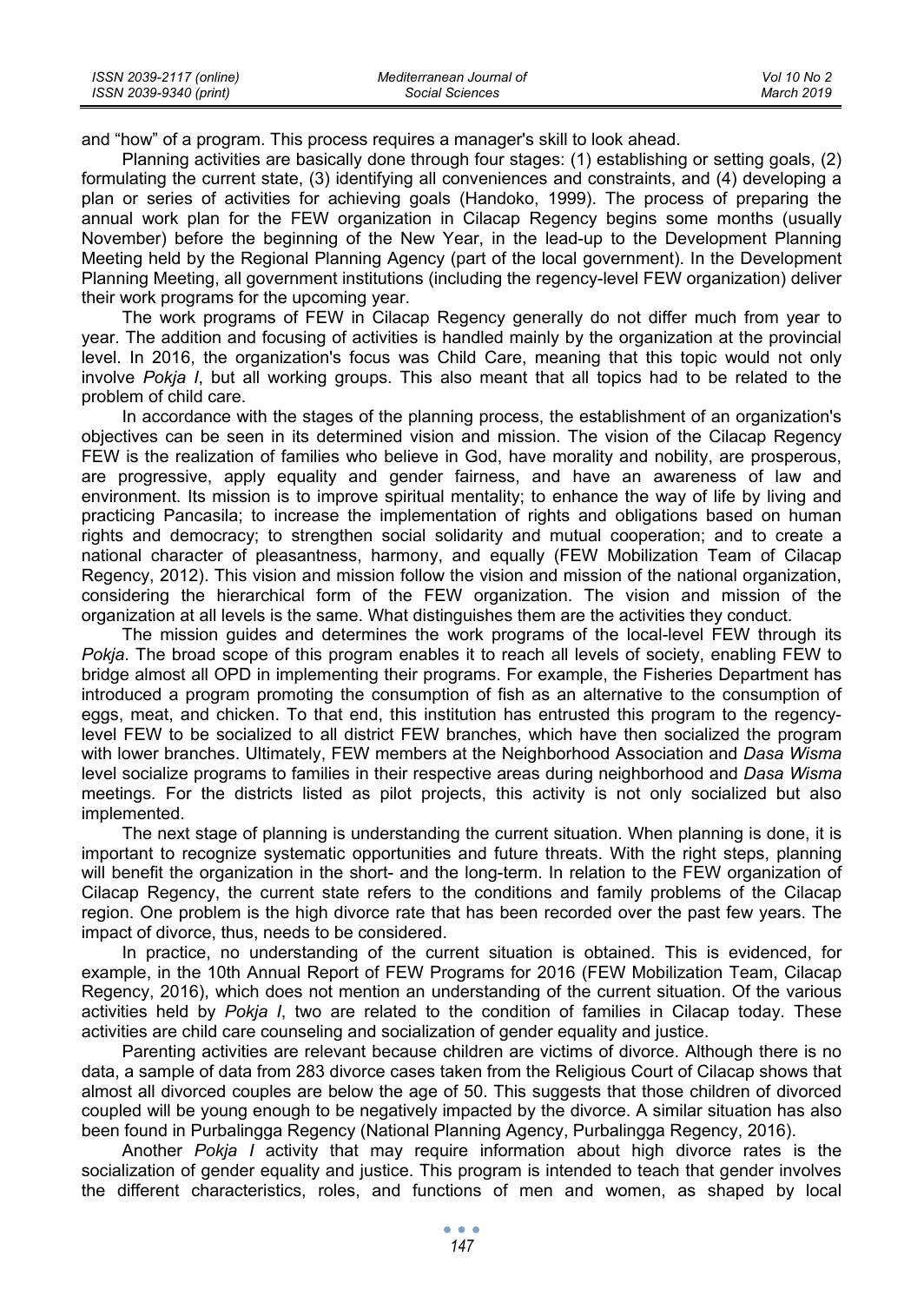| ISSN 2039-2117 (online) | Mediterranean Journal of | Vol 10 No 2 |
|-------------------------|--------------------------|-------------|
| ISSN 2039-9340 (print)  | Social Sciences          | March 2019  |

communities based on their customs, values, beliefs, and religions.

In the family environment, gender equality and justice is seen as promoting cooperation and mutual respect, support, and help between husbands and wives. As such, it is hoped to avoid conflict that could cause divorce. Unfortunately, these activities are only given to women's groups through FEW forums at the Citizens Association and Neighborhood Association level.

In addition to *Pokja I*, there is also *Pokja IV*, which has a program relevant to the topic of family endurance, namely the Healthy Living Program. This program is mainly directed to create families that decide their activities while considering family health. The dominant activity of this program is family planning, which seeks to establish small qualified families. This is done through counseling, such as family resilience counseling (FEW Mobilization Team, Cilacap Regency, 2016).

Although there are activities that explicitly seek to increase family resilience, they rarely discuss the high divorce rate in Cilacap in their implementation. FEW programs focus only on the prevention of domestic violence. As a result, the issue of Cilacap's high divorce rate is not widely known by FEW officials at the village/sub-district, Neighborhood Association, or *Dasa Wisma* level.

Data for divorces in Muslim families comes from the Religious Court since it has authority to handle divorce. In practice, there has been almost no communication between FEW and the Religious Court. This is because the Religious Court is not an OPD under the Cilacap Regency government, but a central government institution under the Supreme Court.

After understanding the current situation, the next step is considering the factors supporting and hindering the achievement of the organizational objectives. These must be identified as early as possible so that the organization can derive optimal benefits from its activities. In this case, the regional FEW receives various facilities and support from the Cilacap Regency government. Although FEW is not an organizational element of the regional government, it has a very close relationship with government institutions because of its extensive work programs and network activities. In fact, many government institutions have utilized FEW members as their agents to ensure that their programs reach all levels of society. Other forms of support provided by the Regency government have included office buildings, office facilities, office equipment, and employees, who come either from related institutions or unrelated ones.

The last element of planning is achieving goals. In this case, objectives can be achieved in several ways, including: (1) establishing alternative policies and actions, (2) assessing and comparing the advantages of alternative policy activities, and (3) selecting and assigning the most suitable and good alternative among all available alternatives.

### *3.2 Organizing*

Organizing is the stage in which organizational goals, resources, and environments are established. Organizing results in organizational structure. The organization of the Cilacap branch of FEW consists of: (1) a Chairman and four Deputy-Chairmen; (2) four *Pokja* and the Secretariat. In addition, there is also a Board of Trustees led by the Regional Secretary.

Each *Pokja* consists of a Chairman, a Deputy Chairman, and several (4–5) members. The Secretariat element consists of three secretaries and ten staff, who work full-time at the regional FEW offices. Meanwhile, non-secretariat elements may come only if they are invited or if an activity is held. Full-time staff come from the Cilacap local government, including the Office of Family Planning, the Health Office, and the Department of Tourism and Culture.

This structure is also that of FEW chapters at all levels. In order to achieve its vision and mission, FEW branches are also found at the Citizen Association (RW), Neighborhood Association (RT), and even *Dasa Wisma* level. The following table presents data on the institutions that have been successfully activated as of 2016.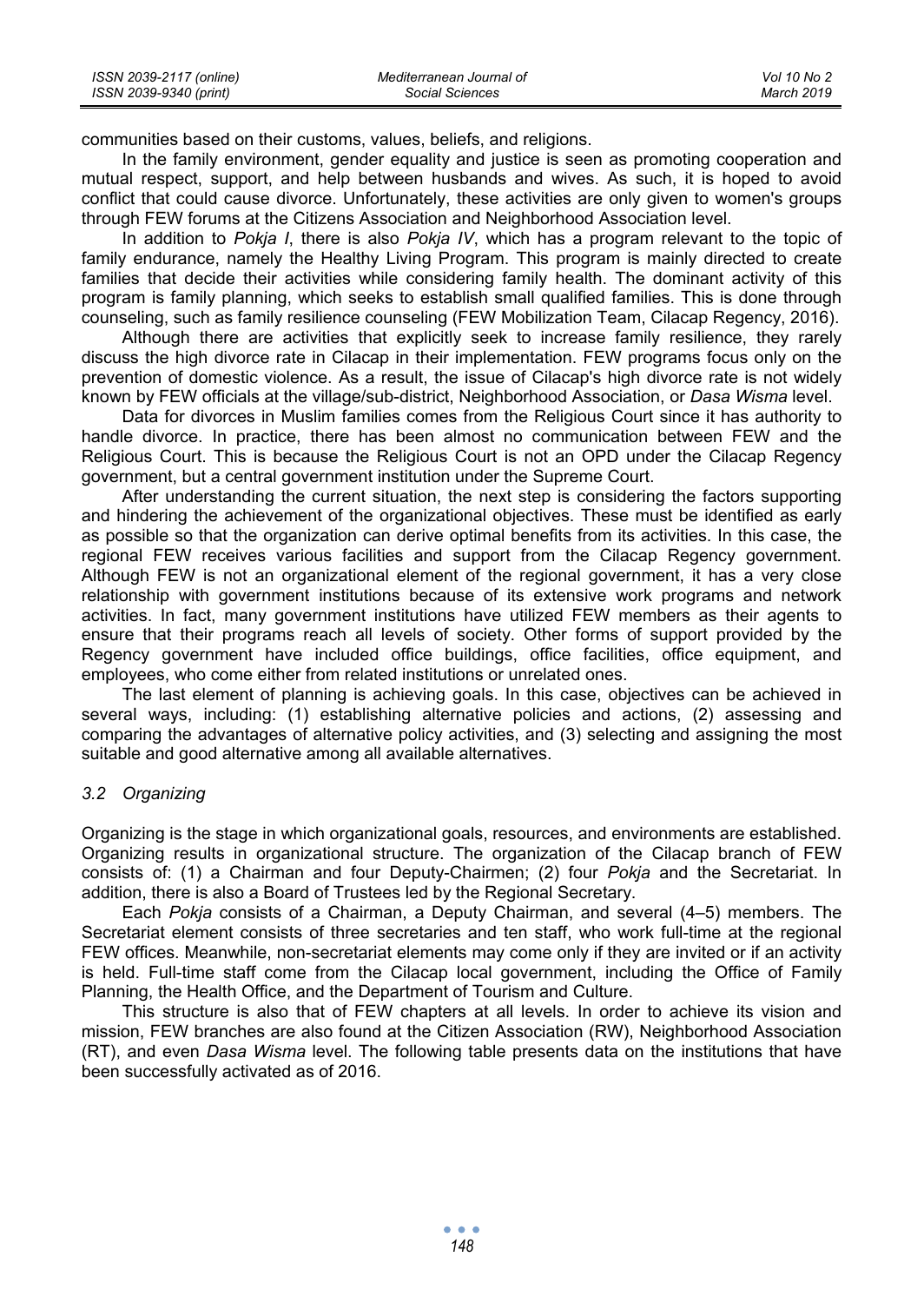| Scope                         | Total  | TP PKK/Kelp | Members/Officials |
|-------------------------------|--------|-------------|-------------------|
| Regency                       |        |             | 40                |
| <b>District</b>               | 24     | 24          | 603               |
| Village                       | 269    | 269         | 6.600             |
| Subdistrict                   | 15     | 15          | 365               |
| RW (Citizen Association)      | 2.361  | 2,361       | 7,065             |
| RT (Neighborhood Association) | 10.579 | 10.579      | 31.969            |
| Dasawisma                     | 24.922 | 24.922      | 74.940            |

## **Table 1.** FEW Institutional Structure in Cilacap Regency, 2016

**Source:** FEW Cilacap Regency, 2016

## *3.3 Actuating*

Terry (as cited in Sukarna, 2011, p. 82) stated that "Actuating is setting all members of the group to want to achieve and to strike to achieve the objective willingly and keeping with the managerial planning and organizing efforts". Actuating, according to Terry, means to stimulate group members to perform tasks with enthusiasm and goodwill. Mobilizing is done by the leader. Therefore, the leader has an important role in motivating personnel to implement work programs. According to Keith Davis, actuating is the ability to persuade people to reach their determined goals with a passion. Thus, the mobilization process cannot be separated from the leadership process.

The Cilacap Regency FEW is led by the wife of Cilacap's regent. As such, although it is not part of the Cilacap Regency government, FEW's political existence is equivalent to that of the regional devices of the Cilacap Regency.

Efforts to realize FEW's goals through the work of existing organizational units occurs through organizational communication in various forms. Communication, in the form of consultation meetings, is conducted with regional apparatus organizations that have similar work programs, including the Health Office, Agriculture Service, etc. This is done to ensure coordination so that cooperative activities can be done well. Communication may be limited to leaders or may include *Pokja* or incidental meetings.

The most common form of communication is the *Pokja* coordination meeting, followed by meetings of the Secretary and Treasurer. Such activities are held every month. The rarest event is the consultation meeting, which is only held once every year (usually in November). It is intended to discuss work plans and budget allocations for the next year. The following table shows the frequency of meetings in 2016.

**Table 2.** Frequency of FEW Meetings in Cilacap Regency, 2016

| Types of Meeting                          | Frequency |
|-------------------------------------------|-----------|
| <b>Consultation Meeting</b>               |           |
| <b>Core Meeting</b>                       |           |
| Leadership Meeting                        |           |
| <b>Plenary Meeting</b>                    |           |
| Meeting of Secretary/Treasurer/Pokja I-IV | 12        |
| <b>Coordination Meeting</b>               |           |
| Consultation Meeting with the Trustees    |           |
| <b>Incidental Meetings</b>                |           |

## **Source:** FEW Cilacap Regency, 2016

## *3.4 Controlling*

According to Terry (as cited in Sukarna, 2011, p. 110), "Controlling can be defined as the process of determining what is to accomplished, that is the standard, what is being accomplished. That is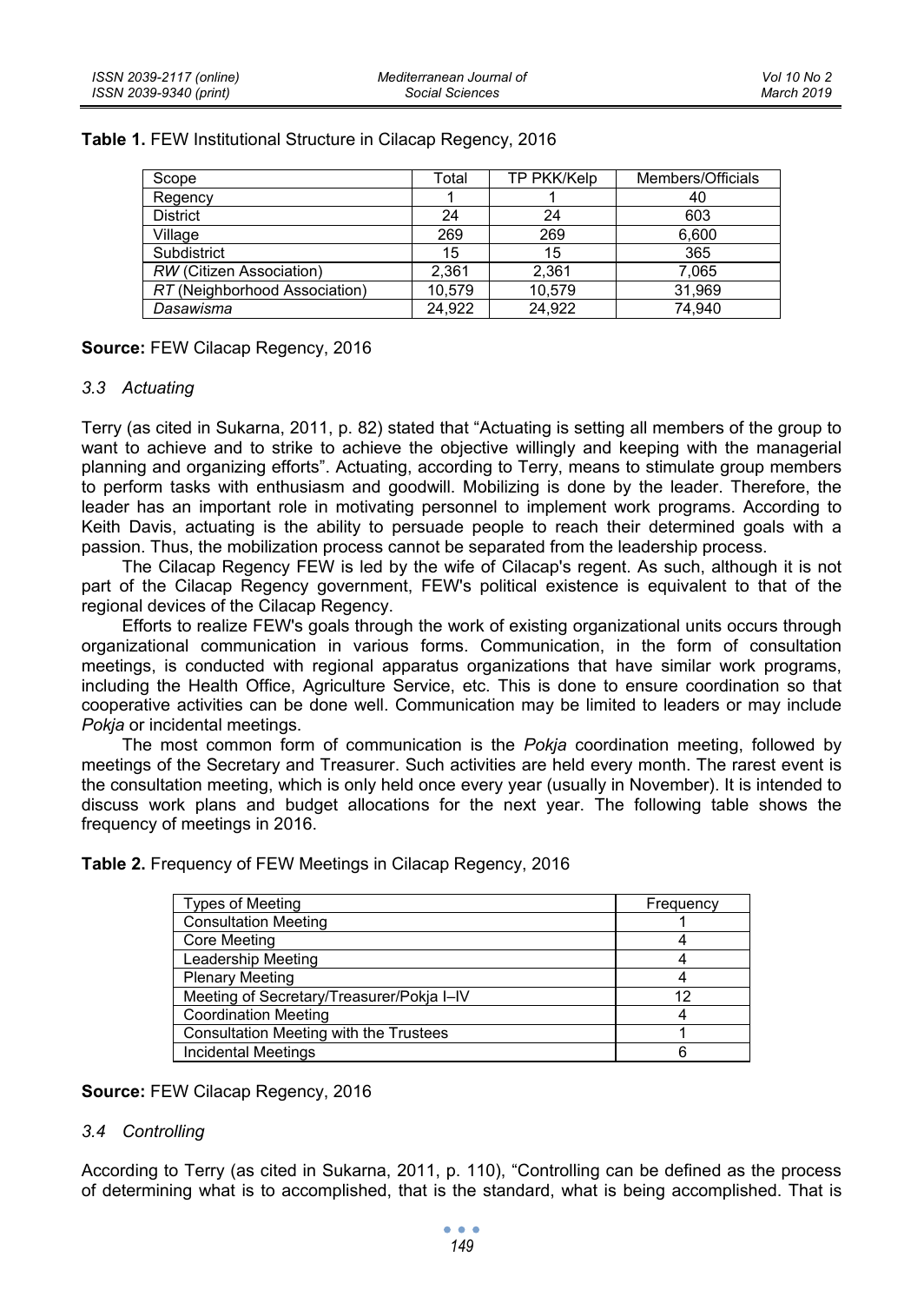| ISSN 2039-2117 (online) | Mediterranean Journal of | Vol 10 No 2 |
|-------------------------|--------------------------|-------------|
| ISSN 2039-9340 (print)  | Social Sciences          | March 2019  |

the performance, evaluating the performance, and if the necessary applying corrective measure so that performance takes place according to plans, that is conformity with the standard."

 "Controlling" means managers strive to ensure that organizations move towards realizing their goals. When a part of the organization begins to go in the wrong direction, managers try to find the cause and return it to the correct track.

To ascertain how well FEW programs have been implemented at the sub-district and village level, every month the regency-level organization evaluates the ten main FEW programs. Evaluation starts with the dissemination of questionnaires to the District and Village/Sub-District branches. Answers are complemented by supporting information, i.e., the activities that have been carried out, and data verification occurs before the answers are submitted. From the results of this evaluation, the best groups are invited to represent the province.

In addition, each *Pokja* also conducts an evaluation of the area under its jurisdiction at different times. This can take a variety of forms, including coaching and races.

## **4. Discussion**

The analysis shows that FEW activities in Cilacap Regency have not implemented an optimal planning process since they lack analysis of recent family problems. This lack of sensitivity may cause children to experience the negative effects of divorce, which may hinder their development.

Several studies have been conducted in this regency to show the impact of divorce. Destriana (2017) has found that parental divorce may influence children's self-esteem. Meanwhile, Widayanti (2014) and Al Anshor and Najib (2015) have found that many divorce cases occur in villages where wives work as migrant workers. Although research has found some positive effects of divorce (such as a sense of happiness and being free of problems), most persons who have divorced have also experienced negative effects, such as hurt feeling and disconnect from their former spouse's extended family.

These findings reinforce several studies, such as those conducted by Nisfiannoor and Eka (2005) and Bariyo (2004), which show the negative effects of divorce on children. Some studies have also shown the contribution of family sustainability on adolescents' behaviors (Puspitawati, 2006; Sugiharto, 2007).

The FEW organization in Cilacap Regency made a work plan to prevent domestic violence, and eventually became the program's champion at the provincial level. Although in Cilacap Religious Court reports it is rarely mentioned, domestic violence is one reason for divorce. As such, preventing domestic violence may actually offer a means of avoiding divorce. Such a possibility has already been found in Purbalingga (Puspita, Dharma, & Idanati, 2014).

Meanwhile, from a movement aspect, there have been many efforts made to optimize the FEW network down to the lowest levels. However, at this stage, it seems to be a distortion in meaning, with "family" being related only to women, wives, and mothers (rather than men, fathers, or husbands). In fact, research conducted by Puspita, Dharma, and Sulistiani (2016) shows that counseling using a gender perspective is necessary, not only for women but also for men. Thus, research conducted by Puspita et al. (2014) suggests that Neighborhood Associations or RT (the smallest village administrative bodies in Indonesia), which are primarily run by men, may be utilized as a means to socialize family issues.

However, it is acknowledged that the high divorce rate in Cilacap is not merely caused by FEW's lack of optimal planning. Although FEW's shortcomings mean it is unable to create programs and activities to overcome problems within the family, divorce may also be caused by internal problems in the family.

According to the Cilacap Religious Court, which handles the divorce process, the three main causes of divorce in Cilacap are irresponsible couples, economic problems, and disharmonic relationships. Other factors include infidelity, drunkenness, domestic violence, and gambling (Syahrial, 2017). Meanwhile, Widayanti (2014) and Alaji (2017) have found that wives working as migrant workers are vulnerable to divorce.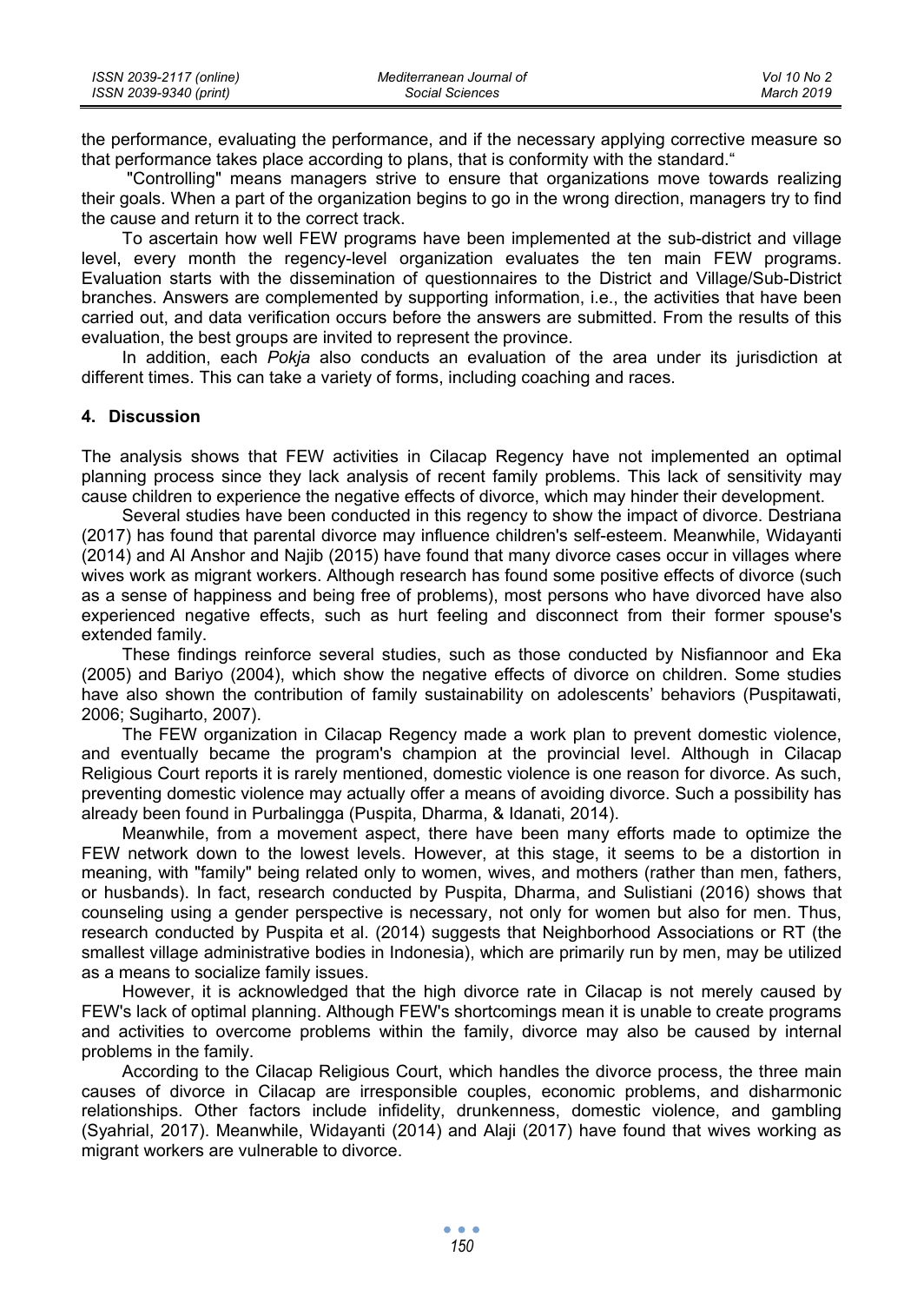## **5. Conclusion**

The result of this research shows that the FEW organization in Cilacap has not applied its planning function optimally because it has not based its activities on analysis of the specific problems faced by families in their environments. As a result, their programs and activities are not specifically aimed at addressing divorce. The absence of FEW programs specifically aimed at overcoming divorce has contributed to the high divorce rate in the regency, especially in rural areas.

It is thus recommended that, in the fourtcoming years, this organization should implement social analysis (especially family analysis) in its activity planning process. To hone its insights on the actual problems of families in Cilacap, the FEW organization should collaborate with the Cilacap Religious Court that is in charge of handling the divorce process.

## **References**

- Alaji, R. (2017). *Pola Migrasi International Tenaga Kerja Indonesia (TKI) asal Kecamatan Kawunganten Kabupaten Cilacap Tahun 2016* [Pattern of International Migration of Indonesian Workers from Kawunganten District, Cilacap Regency in 2016] (Bachelors Thesis, Sebelas Maret University). Retrieved from https://eprints.uns.ac.id/31764/
- Badan Perencanaan Pembangunan Kabupaten Purbalingga (Regional Planning Board of Purbalingga Regency. (2015). *Profil Perceraian Kabupaten Purbalingga Tahun 2016* (Profile of 2016 Divorce in Purbalingga Regency). Purbalingga: Badan Perencanaan Pembangunan Kabupaten Purbalingga (Regional Planning Board of Purbalingga Regency.
- Bariyo, A. (2004). *Memahami psikologi perceraian dalam kehidupan keluarga (Understanding the psychology of divorce in family life). Jurnal Psikologi*, 2 (2), 94-100.
- Destriana, R. (2017). Pengaruh resiliensi terhadap harga diri siswa korban perceraian orang tua kelas VIII SMPN3 Cilacap [Effects of resilience on self-esteem of students victims of divorce parents of  $8<sup>th</sup>$  class of yunior high school in Cilacap]. *Jurnal Riset Mahasiswa Bimbingan dan Konseling,* 3 (6), 206-213.
- Fathoni, A. (2006), *Organisasi & Manajemen Sumber Daya Manusia* [Human Resource Organization & Management]*.* Jakarta, IDN: Rineka Cipta.
- Jawa Pos. (2017, July). Angka perceraian tinggi di Jawa Tengah [The highest divorce rate in Cilacap, Central Java]. Retrieved from https://www.jawapos.com/jpg-today/04/07/2017/ angka- perceraian-cilacaptertinggi-di-jawa-tengah
- FEW Mobilization Team (2016). *Laporan Tahunan 10 Program Pokok PKK Tahun 2016* [The 2016 Annual Report of 10 Main Programs for Family Empowerment and Welfare/FEW]. Cilacap, IDN: FEW Mobilization Team.
- Miles, M.B., Huberman, A.M., & Saldaña, J. (2014). *Qualitative data analysis: A methods sourcebook*. Thousand Oaks, CA: Sage Publications.
- Moleong, L.J. (2000). *Metodologi penelitian kualitatif (*Qualitative research methodology*)*. Bandung, IDN: Rosdakarya.
- Nisfiannoor & Eka, Y. (2005). Perbandingan perilaku agresif antara remaja yang berasal dari keluarga bercerai dan keluarga utuh (Comparison of aggressive behavior between adolescents from divorced families and complete families)*. Jurnal Psikologi*, 3 (1). 15-25. Retrived from http://digilib.esaunggul.ac.id/public/UEU-Journal-4962-M.Nisfiannoor,EkaYulianti.pdf
- Puspita, D.R., Rostikawati, R. & Sulistiani, L.S. (2014). Model penyuluhan KB berbasis gender dalam mencegah kekerasan dalam rumah tangga di Kabupaten Purbalingga [Model of gender based family planning extension in preventing domestic violence in Purbalingga Regency]. *Jurnal Dinamika Hukum,* 3 (14), 419-429.
- Puspita, D.R., Dharma, P. & Idanati, R. (2016). Model optimalisasi peran ketua rukun tetangga dalam mencegah perceraian di Kecamatan Purbalingga, Kabupaten Purbalingga [Model of optimization of the role of head of the neighborhood unit in preventing divorce in Purbalingga District, Purbalingga Regency. *Jurnal Masyarakat, Kebudayaan dan Politik*, 29 (4), 181-190.
- Puspitawati, H. (2006). Pengaruh Faktor Keluarga, Lingkungan Teman, dan Sekolah terhadap Kenakalan Pelajar di Sekolah Lanjutan Tingkat Atas (SLTA) di Kota Bogor [The effects of family communication, peer and school environment towards high school students'delinquencies and academic grades in Bogor City]. *PEKSOS: Jurnal Ilmiah Pekerjan Sosial,* 7 (2), 287-306.
- Radar Banyumas. (2018, March). *Perceraian di Cilacap tertinggi di Jateng* [Divorce in Cilacap is highest in Central Java). Retrieved from https://radarbanyumas.co.id/perceraian-di-cilacap-tertinggi-di-jateng/
- Robbins, S. and Coulter, M. (2007). *Manajemen* (Indonesian edition). Jakarta, IDN:Indeks.